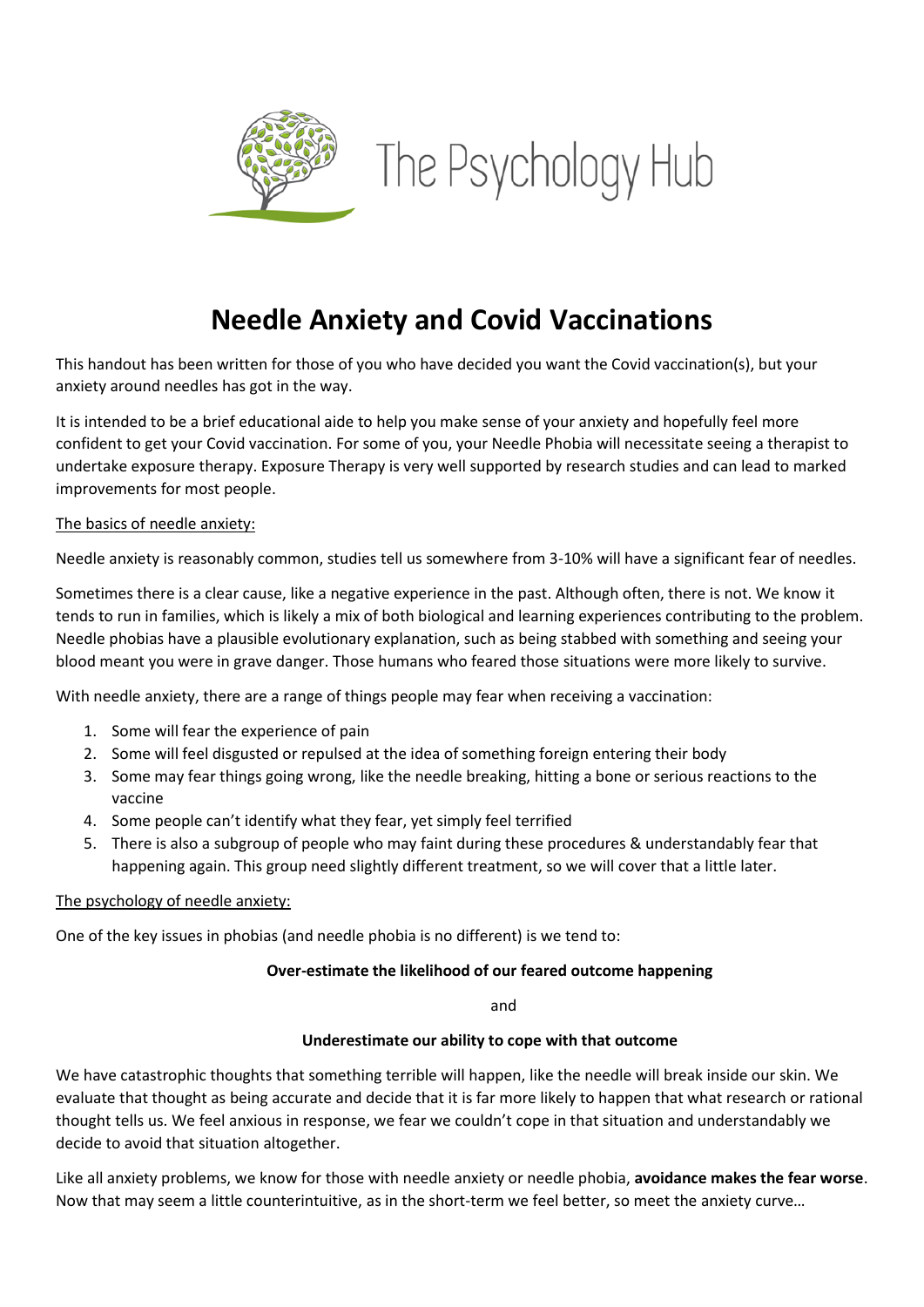## The Anxiety Curve:

When we are in a situation where we are faced with something we fear, be that a needle, or a spider or even a presentation at work, our anxiety begins to rise across time. What most people don't realise is that anxiety or fear cannot continue to rise exponentially. Our body/brain will physiologically calm itself if you stay in that situation long-enough without needing to take any action. You can simply do nothing, ride it out and your body will calm!

Unfortunately, without this knowledge, people fear their anxiety will become unbearable and therefore decide to flee the situation. This is called "escape". When we escape the situation, our anxiety instantly reduces. We feel better almost instantly. Our anxious brain tells us we did the right thing – we are only safe because we fled. We also start to believe we cannot tolerate extreme anxiety. So next time we are in that situation, we want to escape earlier and earlier. Our anxiety worsens and our confidence in managing anxiety reduces.



Fig. 4.2 The anxiety curve

This image was taken from Davis & Ollendick et al, 2012

When this happens, you also miss out on the crucial opportunity to stay in the feared situation and learn, nothing bad was going to happen. Or *even if it did*, that you could cope with it regardless.

So how do we break this cycle?

We need to learn ways to **ride out** that anxiety curve. To stay in the situation until we calm or achieve what we wanted to do (like jumping out of that plane or getting the Covid vaccination). We do the very thing we fear, we test out our fears and let our anxiety naturally reduce.

And ideally, we do it over and over again (that's repeated exposure). We know repeated exposure is the goldstandard treatment for Needle Phobia. The more success experiences we have with receiving a needle or vaccine, the more our anxiety will reduce. However, unless we have a chronic illness requiring regular injections, we don't naturally get these opportunities. So, it can be tricky to overcome a true Needle Phobia without specialist treatment.

## Practical Tips:

So, let's give you some ideas about what you can do to maximise the chance you can ride out your anxiety and get the vaccination done.

- (1) Book an appointment for early in the morning, so you have less time to fret
- (2) Wait in your car or outside the clinic until the time of your appointment, your anxiety is likely to rise once you are in the vaccination area, so keep it to a minimum.
- (3) Take a support person, someone calm, sensible, and ideally with a sense of humour
- (4) Take this handout with you and review at the clinic